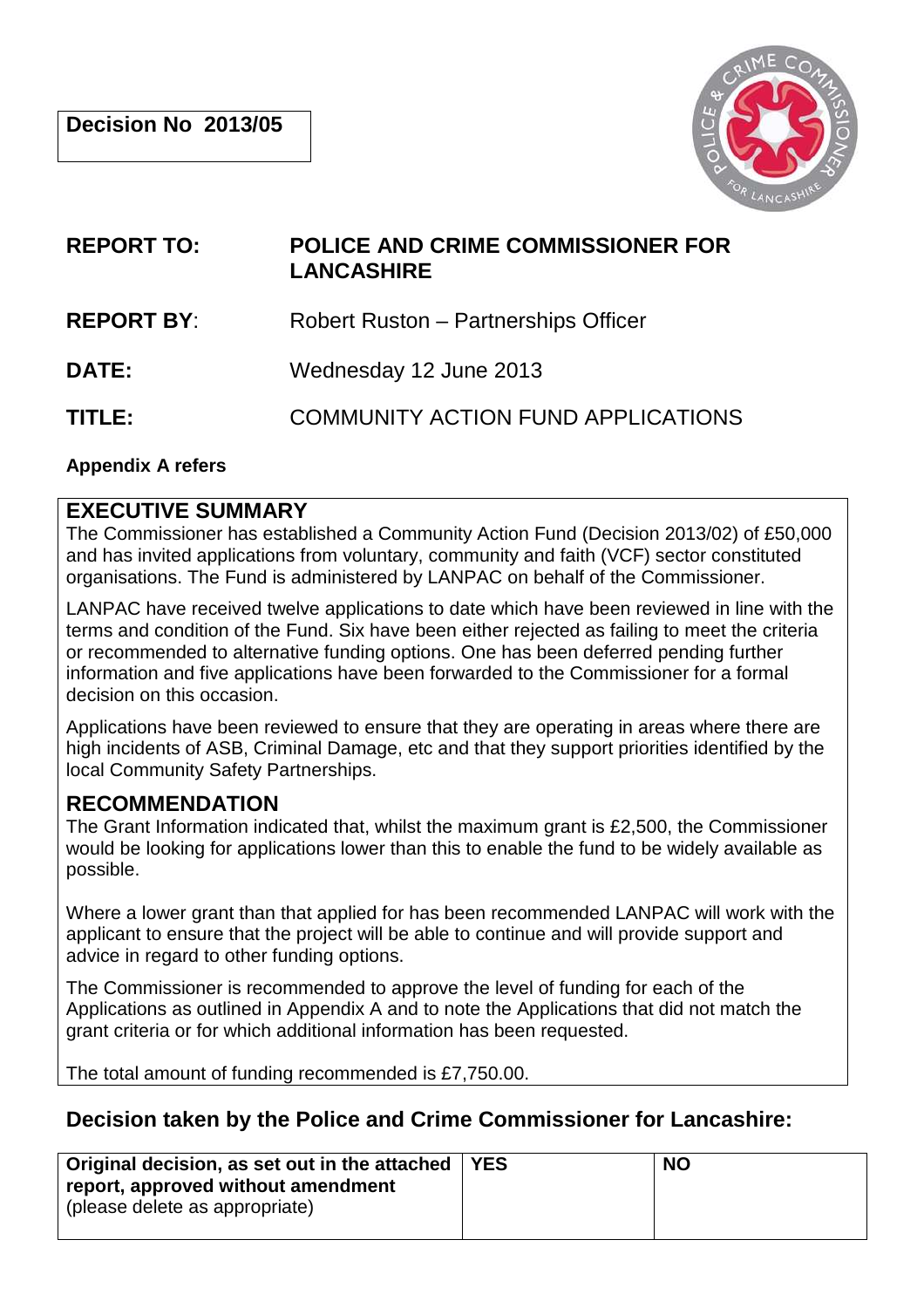**Original decision required to be amended and decision as detailed below:**

**The reasons for the amended decision are as detailed below:**

### **Police and Crime Commissioner: Comments**

## **DECLARATIONS OF INTEREST**

The PCC is asked to consider any personal / prejudicial interests he may have to disclose in relation to the matter under consideration in accordance with the law, the Nolan Principles and the Code of Conduct.

#### **STATEMENT OF COMPLIANCE**

The recommendations are made further to legal advice from the Monitoring Officer and the Section 151 Officer has confirmed that they do not incur unlawful expenditure. They are also compliant with equality legislation.

| Signed:                              | Signed:               |
|--------------------------------------|-----------------------|
| <b>Police and Crime Commissioner</b> | <b>Chief Officer:</b> |
| Date:                                | Date:                 |
|                                      |                       |
|                                      |                       |
| --<br>. .                            | $\mathbf{r}$          |

| Signed:                | Signed:                       |
|------------------------|-------------------------------|
| <b>Chief Constable</b> | <b>Chief Finance Officer:</b> |